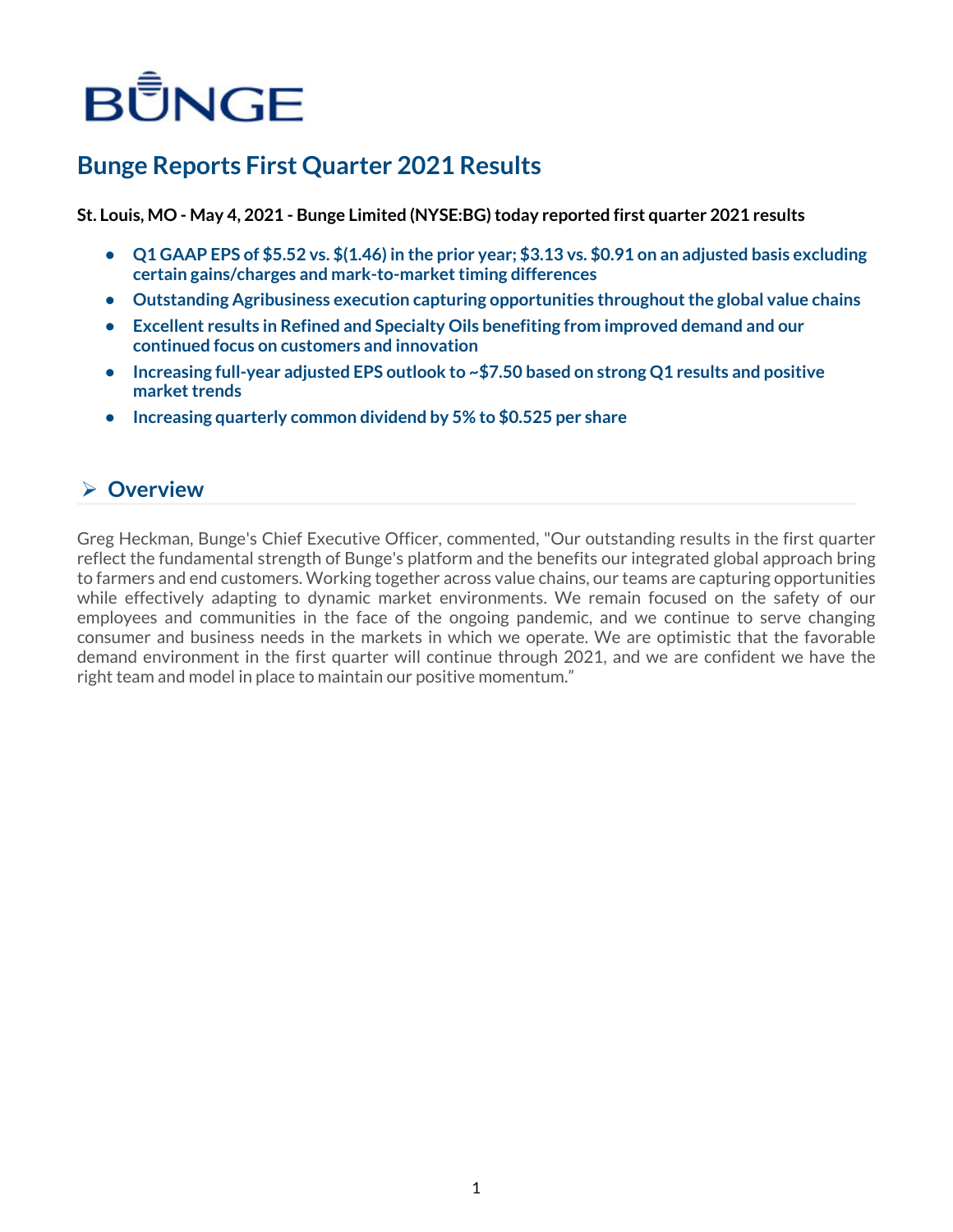## <span id="page-1-0"></span>Ø **Financial Highlights**

|                                                      |                           | <b>Quarter Ended</b><br>March 31, |        |  |  |  |  |
|------------------------------------------------------|---------------------------|-----------------------------------|--------|--|--|--|--|
| (US\$ in millions, except per share data)            |                           | 2021                              | 2020   |  |  |  |  |
| Net income attributable to Bunge                     | $\boldsymbol{\hat{z}}$    | 831 \$                            | (184)  |  |  |  |  |
| Net income per common share-diluted                  | \$                        | $5.52$ \$                         | (1.46) |  |  |  |  |
| Mark-to-market timing difference <sup>(a)</sup>      | \$                        | $(1.30)$ \$                       | 2.25   |  |  |  |  |
| Certain (gains) and charges <sup>(b)</sup>           | \$                        | $(1.09)$ \$                       | 0.02   |  |  |  |  |
| Adjustment of redeemable noncontrolling interest (c) | \$                        | \$                                | 0.10   |  |  |  |  |
| Adjusted Net income per common share-diluted (d)     | \$                        | $3.13$ \$                         | 0.91   |  |  |  |  |
| Core Segment EBIT <sup>(d)(e)</sup>                  | \$                        | $1,152$ \$                        | (56)   |  |  |  |  |
| Mark-to-market timing difference <sup>(a)</sup>      |                           | (245)                             | 410    |  |  |  |  |
| Certain (gains) & charges (b)                        |                           | (170)                             |        |  |  |  |  |
| Adjusted Core Segment EBIT <sup>(d)</sup>            | \$                        | 737 \$                            | 354    |  |  |  |  |
| Corporate and Other EBIT <sup>(d)</sup>              | \$                        | $(86)$ \$                         | (64)   |  |  |  |  |
| Certain (gains) & charges (b)                        |                           |                                   | 5      |  |  |  |  |
| Adjusted Corporate and Other EBIT <sup>(d)</sup>     | \$                        | $(86)$ \$                         | (59)   |  |  |  |  |
| Non-core Segment EBIT <sup>(d)(f)</sup>              | \$                        | $20 \;$ \$                        | (50)   |  |  |  |  |
| Certain (gains) & charges (b)                        |                           |                                   |        |  |  |  |  |
| Adjusted Non-core Segment EBIT <sup>(d)</sup>        | \$                        | $20 \;$ \$                        | (50)   |  |  |  |  |
| Total Segment EBIT <sup>(d)</sup>                    | \$                        | 1,086 \$                          | (170)  |  |  |  |  |
| Mark-to-market timing difference <sup>(a)</sup>      |                           | $(245)$ \$                        | 410    |  |  |  |  |
| Total Certain (gains) & charges (b)                  |                           | $(170)$ \$                        | 5      |  |  |  |  |
| Adjusted Total Segment EBIT <sup>(d)</sup>           | $\boldsymbol{\hat{\phi}}$ | $671$ \$                          | 245    |  |  |  |  |

*(a) Mark-to-market timing impact of certain commodity and freight contracts, readily marketable inventories, and related hedges associated with committed future operating capacity. See note 3 in the Additional Financial information section of this release for details.* 

*(b) Certain (gains) & charges included in Total Segment EBIT. See Additional Financial Information for details.* 

*(c) Retained earnings impact associated with an adjustment to the carrying amount of the redeemable noncontrolling interest recorded in respect of our 70% ownership interest in Loders. See note 4 in the Additional Financial information section of this release for for details.*

*(d) Core Segment EBIT, Adjusted Core Segment EBIT, Corporate and Other EBIT, Adjusted Corporate and Other EBIT, Non-core Segment EBIT, Adjusted Noncore Segment EBIT, Total Segment EBIT, Adjusted Total Segment EBIT, and Adjusted Net income per common share-diluted are non-GAAP financial measures. Reconciliations to the most directly comparable U.S. GAAP measures are included in the tables attached to this press release and the accompanying slide presentation posted on Bunge's website.* 

*(e) Core Segment earnings before interest and tax ("Core Segment EBIT") comprises the aggregate earnings before interest and tax ("EBIT") of Bunge's Agribusiness, Refined and Specialty Oils and Milling reportable segments, and excludes Bunge's Sugar & Bioenergy reportable segment and Corporate and Other activities.*

*(f) Non-core Segment EBIT comprises Bunge's Sugar & Bioenergy reportable segment EBIT, which reflects Bunge's share of the results of its 50/50 joint venture with BP p.l.c.*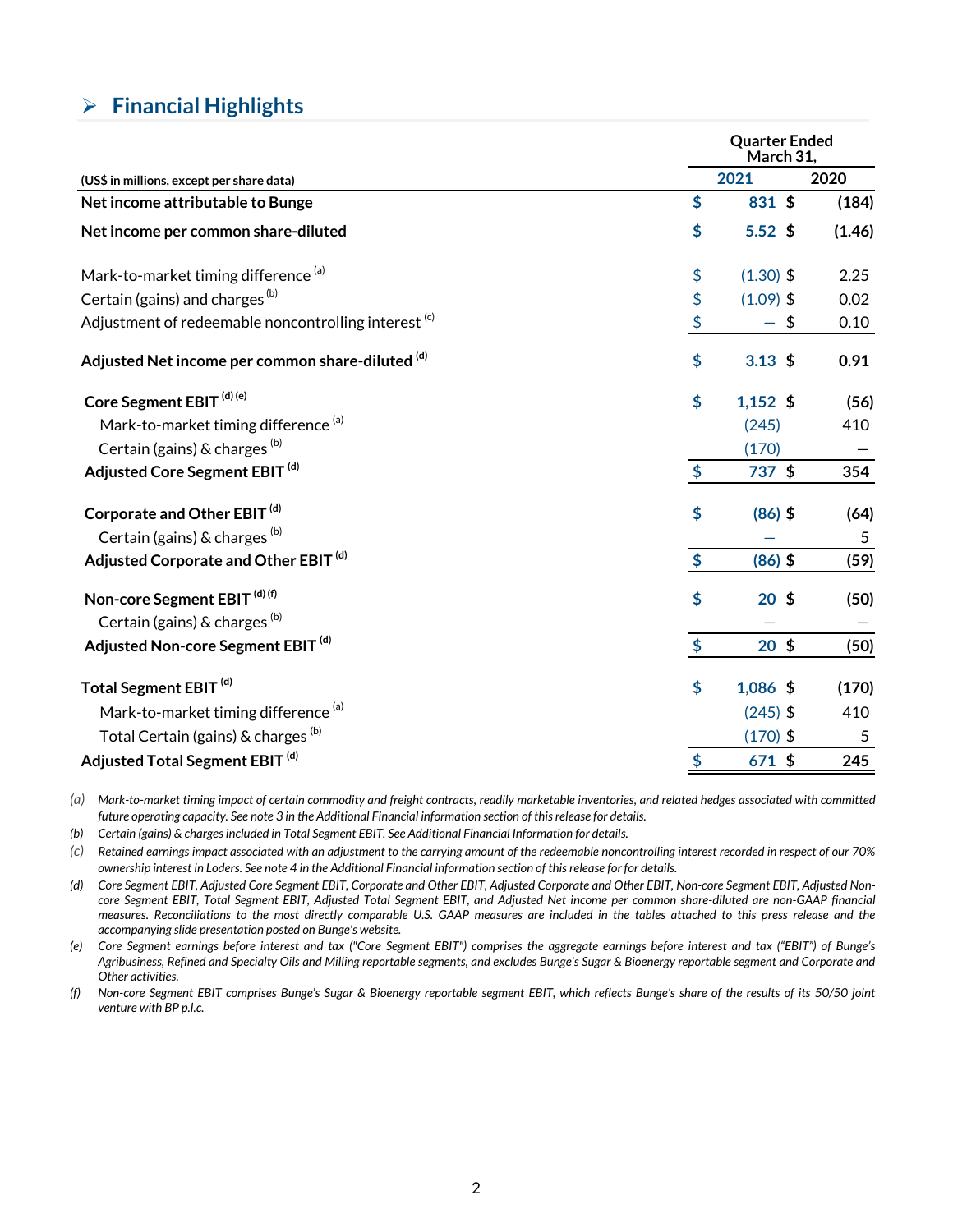# Ø **First Quarter Results**

# **Core Segments**

#### **Agribusiness**

|                                                                    | <b>Quarter Ended</b> |              |    |                |  |  |  |
|--------------------------------------------------------------------|----------------------|--------------|----|----------------|--|--|--|
| (US\$ in millions, except per share data)                          |                      | Mar 31, 2021 |    | Mar 31, 2020   |  |  |  |
| Volumes (in thousand metric tons)                                  |                      | 36,356       |    | 32,681         |  |  |  |
| <b>Net Sales</b>                                                   | \$                   | $9,791$ \$   |    | 6,382          |  |  |  |
| <b>Gross Profit</b>                                                | \$                   | 886 \$       |    | (3)            |  |  |  |
| Selling, general and administrative expense                        | \$                   | $(80)$ \$    |    | (109)          |  |  |  |
| Foreign exchange gains (losses)                                    | \$                   | $(8)$ \$     |    | (12)           |  |  |  |
| <b>EBIT attributable to noncontrolling interests</b>               | \$                   | $(8)$ \$     |    | $\overline{2}$ |  |  |  |
| Other income (expense) - net                                       | \$                   | $22 \;$ \$   |    | (8)            |  |  |  |
| Income (loss) from affiliates                                      | \$                   | $24 \;$ \$   |    | 9              |  |  |  |
| <b>Segment EBIT</b>                                                | \$                   | 836 \$       |    | (121)          |  |  |  |
| Mark-to-market timing difference                                   |                      | (235)        |    | 385            |  |  |  |
| Certain (gains) & charges                                          |                      |              |    |                |  |  |  |
| <b>Adjusted Segment EBIT</b>                                       | \$                   | $601$ \$     |    | 264            |  |  |  |
| Certain (gains) & charges, Net Income (Loss) Attributable to Bunge | \$                   |              | \$ |                |  |  |  |
| Certain (gains) & charges, Earnings Per Share                      | \$                   |              | \$ |                |  |  |  |

# *Processing (2)*

|                                  | <b>Quarter Ended</b> |              |  |  |  |
|----------------------------------|----------------------|--------------|--|--|--|
| (US\$ in millions)               | Mar 31, 2021         | Mar 31, 2020 |  |  |  |
| <b>Processing EBIT</b>           | 729S                 | (55)         |  |  |  |
| Mark-to-market timing difference | (366)                | 264          |  |  |  |
| Certain (gains) & charges        |                      | –            |  |  |  |
| <b>Adjusted Processing EBIT</b>  | $363$ \$             | 209          |  |  |  |

In Processing, improved performance in the quarter was driven by higher results in all softseed and soy crush value chains, which included an increased contribution from U.S. soybean origination.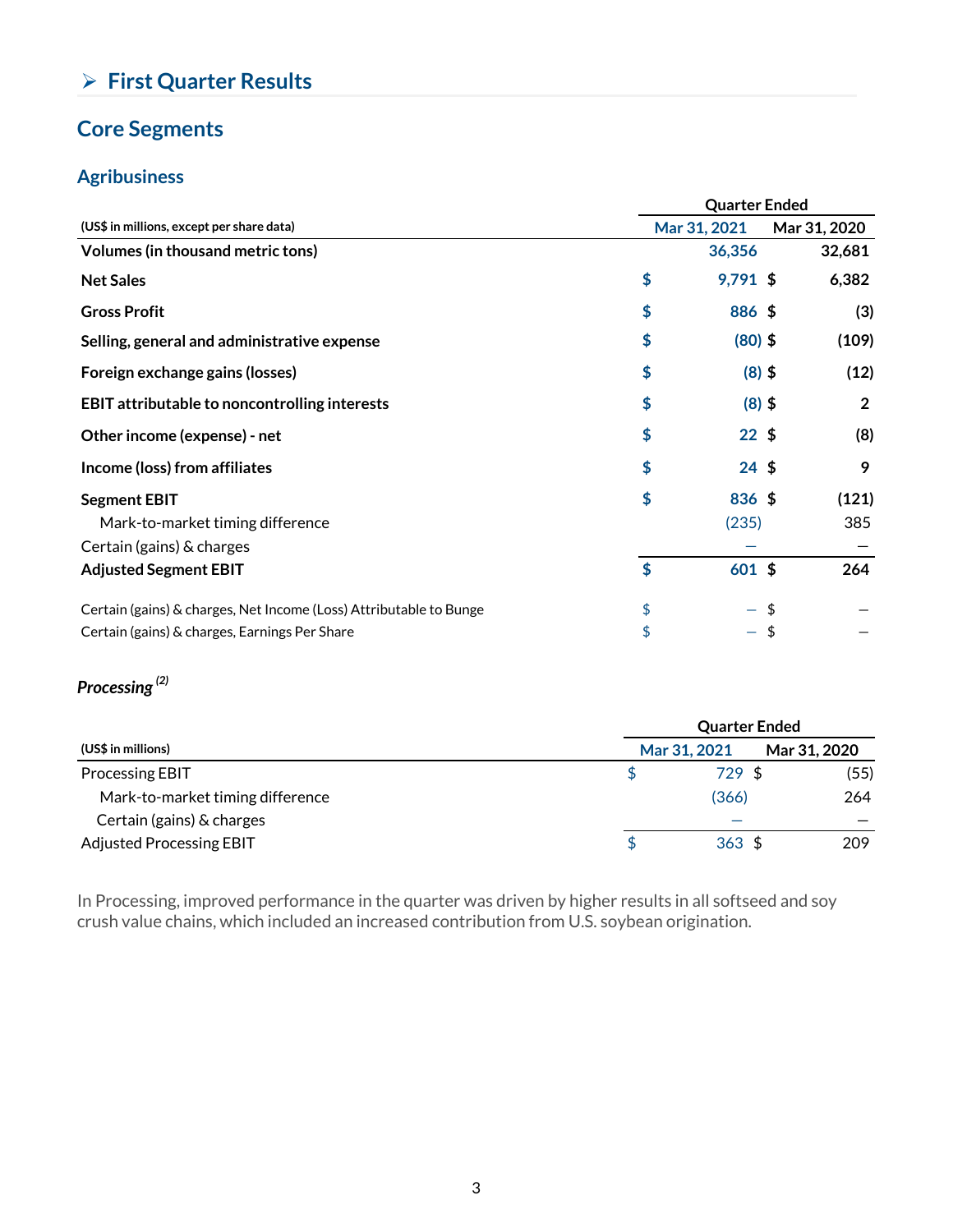#### *Merchandising (2)*  $\overline{1}$

| (US\$ in millions)               | <b>Quarter Ended</b> |  |              |  |  |  |  |
|----------------------------------|----------------------|--|--------------|--|--|--|--|
|                                  | Mar 31, 2021         |  | Mar 31, 2020 |  |  |  |  |
| <b>Merchandising EBIT</b>        | 107 <sup>5</sup>     |  | (66)         |  |  |  |  |
| Mark-to-market timing difference | 131                  |  | 121          |  |  |  |  |
| Certain (gains) & charges        |                      |  |              |  |  |  |  |
| Adjusted Merchandising EBIT      | $238 \;$ \$          |  | 55           |  |  |  |  |

In Merchandising, improved volumes and margins in our global oils, corn and wheat value chains were primarily driven by increased export demand, strong grain origination in North America and Australia and excellent execution. Results in our financial services business were also higher than the prior year.

## **Refined & Specialty Oils**

|                                                                    | <b>Quarter Ended</b> |                 |  |              |  |  |  |
|--------------------------------------------------------------------|----------------------|-----------------|--|--------------|--|--|--|
| (US\$ in millions, except per share data)                          |                      | Mar 31, 2021    |  | Mar 31, 2020 |  |  |  |
| Volumes (in thousand metric tons)                                  |                      | 2,205           |  | 2,354        |  |  |  |
| <b>Net Sales</b>                                                   | \$                   | $2,726$ \$      |  | 2,325        |  |  |  |
| <b>Gross Profit</b>                                                | \$                   | $235$ \$        |  | 128          |  |  |  |
| Selling, general and administrative expense                        | \$                   | $(86)$ \$       |  | (94)         |  |  |  |
| Foreign exchange gains (losses)                                    | \$                   | $2 \frac{1}{2}$ |  | 7            |  |  |  |
| <b>EBIT attributable to noncontrolling interests</b>               | \$                   | $(79)$ \$       |  | 6            |  |  |  |
| Other income (expense) - net                                       | \$                   | $236 \;$ \$     |  |              |  |  |  |
| <b>Segment EBIT</b>                                                | \$                   | $308 \;$ \$     |  | 47           |  |  |  |
| Mark-to-market timing difference                                   |                      | (14)            |  | 20           |  |  |  |
| Certain (gains) & charges                                          |                      | (170)           |  |              |  |  |  |
| <b>Adjusted Segment EBIT</b>                                       | \$                   | $124$ \$        |  | 67           |  |  |  |
| Certain (gains) & charges, Net Income (Loss) Attributable to Bunge | \$                   | $(165)$ \$      |  |              |  |  |  |
| Certain (gains) & charges, Earnings Per Share                      | \$                   | $(1.09)$ \$     |  |              |  |  |  |

#### **Refined & Specialty Oils Summary**

The strong performance in the quarter reflected higher results in all regions driven by improved execution, as well as favorable market trends. North America refining benefited from early stage recovery in foodservice and increased demand from the renewable diesel sector. Higher margins in South America and Europe more than offset lower volumes. Asia benefited from strong demand in India prior to the reimposing of restrictions due to the surge in new COVID-19 cases.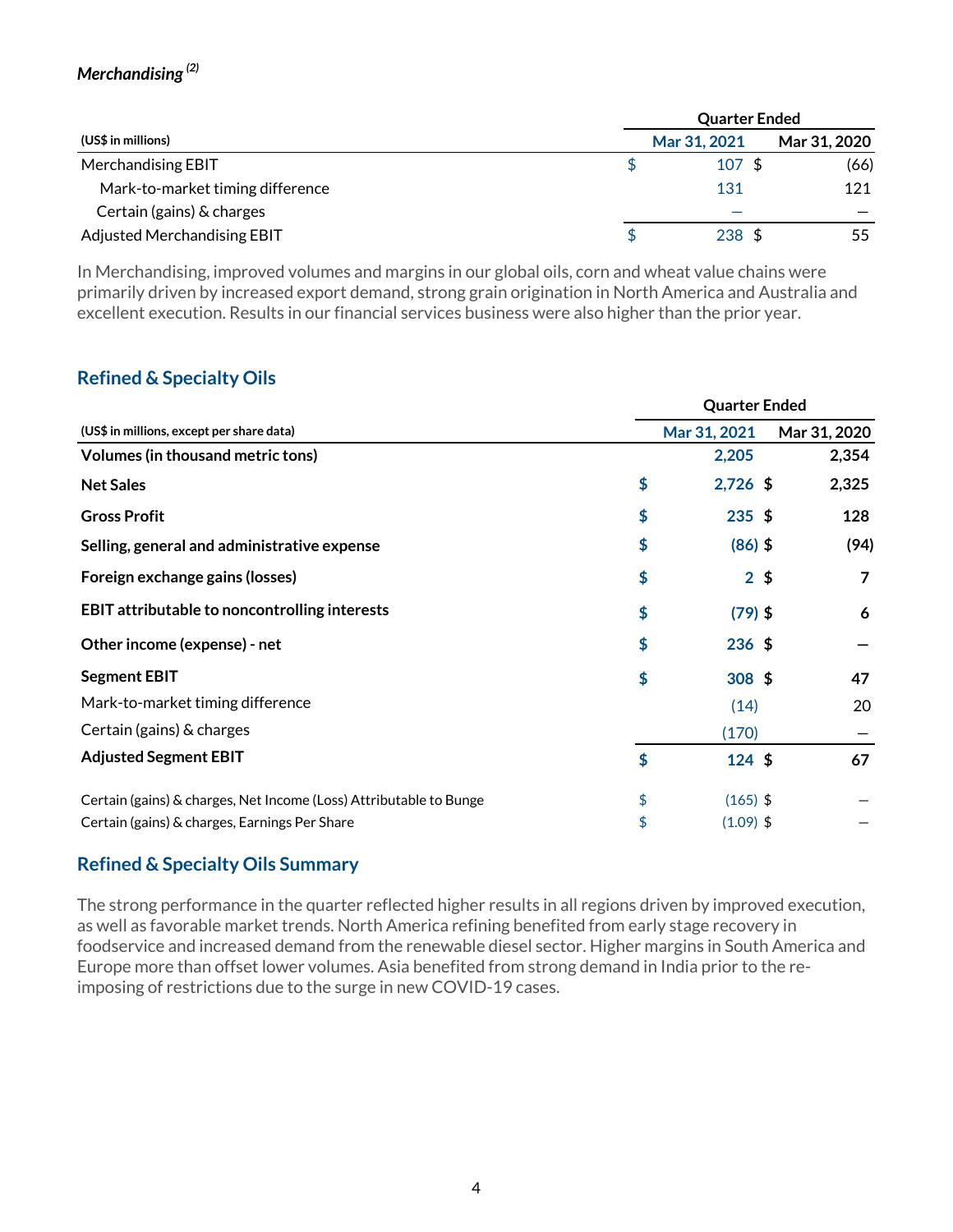#### **Milling** í

|                                                                    | <b>Quarter Ended</b> |               |              |  |  |  |  |
|--------------------------------------------------------------------|----------------------|---------------|--------------|--|--|--|--|
| (US\$ in millions, except per share data)                          |                      | Mar 31, 2021  | Mar 31, 2020 |  |  |  |  |
| Volumes (in thousand metric tons)                                  |                      | 1,739         | 1,938        |  |  |  |  |
| <b>Net Sales</b>                                                   | \$                   | $390*$        | 416          |  |  |  |  |
| <b>Gross Profit</b>                                                | \$                   | $34 \;$ \$    | 48           |  |  |  |  |
| Selling, general and administrative expense                        | \$                   | $(23)$ \$     | (26)         |  |  |  |  |
| Foreign exchange gains (losses)                                    | \$                   | $(3)$ \$      | (3)          |  |  |  |  |
| <b>Segment EBIT</b>                                                | \$                   | 8<br>\$       | 18           |  |  |  |  |
| Mark-to-market timing difference                                   |                      | 4             | 5            |  |  |  |  |
| Certain (gains) & charges                                          |                      |               |              |  |  |  |  |
| <b>Adjusted Segment EBIT</b>                                       | \$                   | $12 \text{ }$ | 23           |  |  |  |  |
| Certain (gains) & charges, Net Income (Loss) Attributable to Bunge | \$                   | \$            |              |  |  |  |  |
| Certain (gains) & charges, Earnings Per Share                      | \$                   | \$<br>-       |              |  |  |  |  |

#### **Milling Summary**

Results were down in both North and South America primarily due to lower margins. Additionally, volumes in Brazil were negatively impacted by COVID-19-related lockdowns.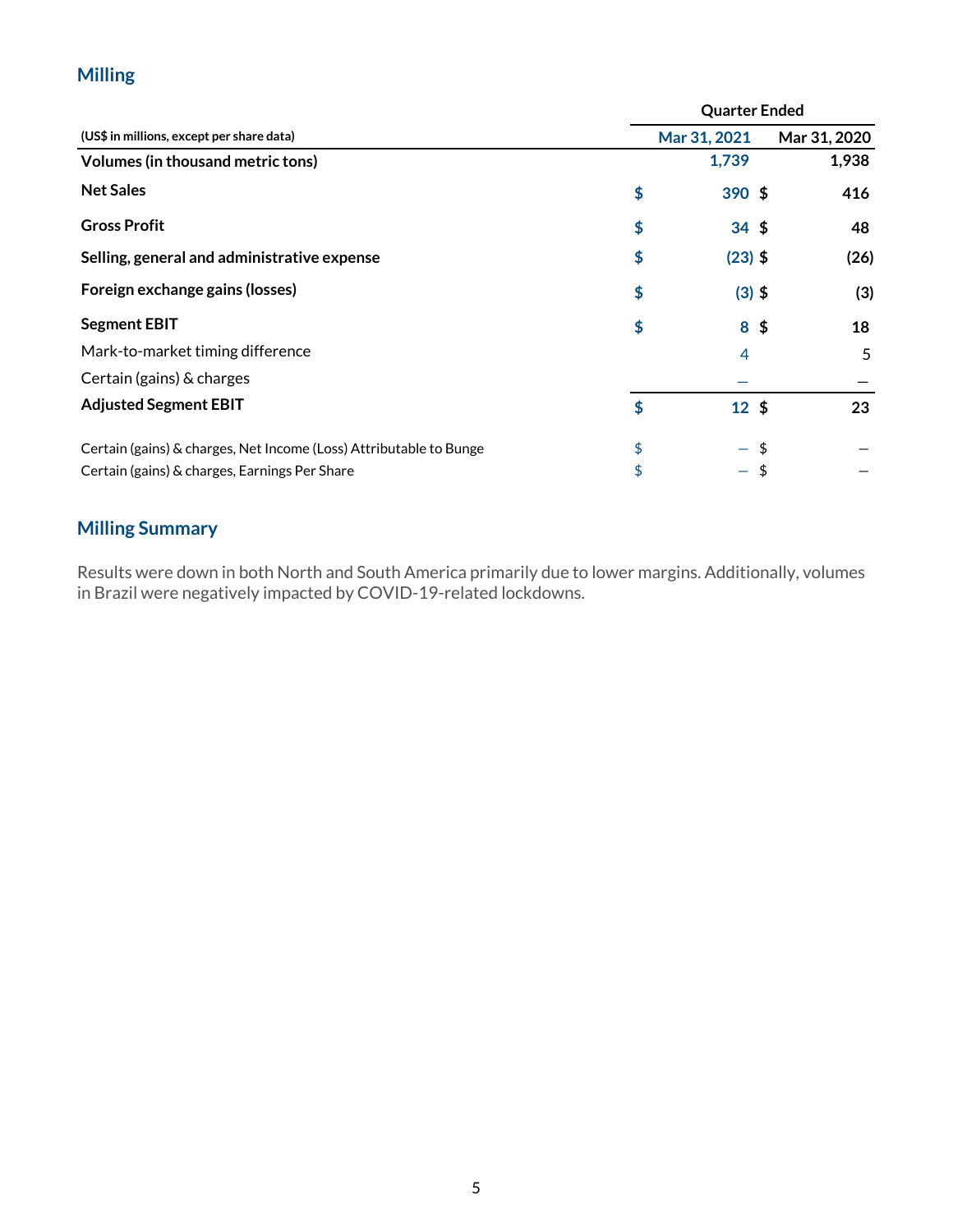#### **Corporate and Other**  j

|                                                                    | <b>Quarter Ended</b> |                                |                |  |  |  |  |
|--------------------------------------------------------------------|----------------------|--------------------------------|----------------|--|--|--|--|
| (US\$ in millions, except per share data)                          |                      | Mar 31, 2021                   | Mar 31, 2020   |  |  |  |  |
| <b>Gross Profit</b>                                                | \$                   | $(8)$ \$                       | (1)            |  |  |  |  |
| Selling, general and administrative expense                        | \$                   | $(82)$ \$                      | (65)           |  |  |  |  |
| Foreign exchange gains (losses)                                    | \$                   | $(1)$ \$                       | $\overline{2}$ |  |  |  |  |
| Other income (expense) - net                                       | \$                   | 5 <sup>5</sup>                 |                |  |  |  |  |
| <b>Segment EBIT</b>                                                | \$                   | $(86)$ \$                      | (64)           |  |  |  |  |
| Certain (gains) & charges                                          |                      |                                | 5              |  |  |  |  |
| <b>Adjusted Segment EBIT</b>                                       | \$                   | $(86)$ \$                      | (59)           |  |  |  |  |
| Certain (gains) & charges, Net Income (Loss) Attributable to Bunge | \$                   | $-5$                           | 3              |  |  |  |  |
| Certain (gains) & charges, Earnings Per Share                      | \$                   | \$<br>$\overline{\phantom{m}}$ | 0.02           |  |  |  |  |

#### *Corporate*

|                           |  | <b>Quarter Ended</b> |              |
|---------------------------|--|----------------------|--------------|
| (US\$ in millions)        |  | Mar 31, 2021         | Mar 31, 2020 |
| Corporate EBIT            |  | (86) \$              | (72)         |
| Certain (gains) & charges |  |                      |              |
| Adjusted Corporate EBIT   |  | $(86)$ \$            | (67)         |

*Other*

|                            |  | <b>Quarter Ended</b> |              |
|----------------------------|--|----------------------|--------------|
| (US\$ in millions)         |  | Mar 31, 2021         | Mar 31, 2020 |
| Other EBIT                 |  | $-$ \$               |              |
| Certain (gains) & charges  |  |                      |              |
| <b>Adjusted Other EBIT</b> |  | $-$ 8                |              |

#### **Corporate and Other Summary**

The increase in Corporate expenses during the quarter was primarily related to performance-based compensation accruals. The decrease in Other was related to our captive insurance program.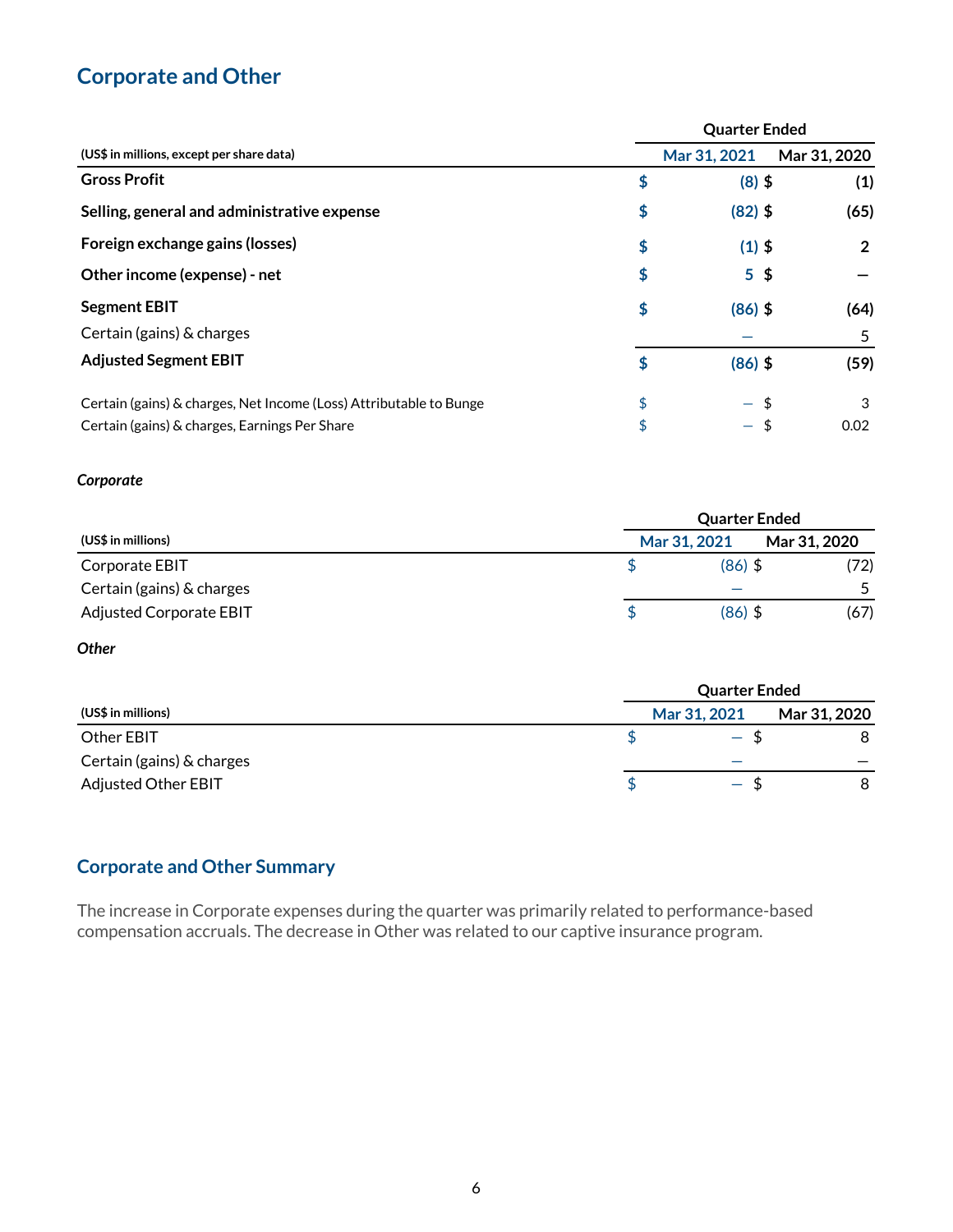#### **Non-core Segments** í

#### **Sugar & Bioenergy**

|                                                                    | <b>Quarter Ended</b> |                          |    |                |  |  |  |
|--------------------------------------------------------------------|----------------------|--------------------------|----|----------------|--|--|--|
| (US\$ in millions, except per share data)                          |                      | Mar 31, 2021             |    | Mar 31, 2020   |  |  |  |
| Volumes (in thousand metric tons)                                  |                      | 103                      |    | 86             |  |  |  |
| <b>Net Sales</b>                                                   | \$                   | $54 \;$ \$               |    | 50             |  |  |  |
| <b>Gross Profit</b>                                                | \$                   | -                        | \$ | $\overline{2}$ |  |  |  |
| Selling, general and administrative expense                        | \$                   | $\overline{\phantom{0}}$ | \$ | (1)            |  |  |  |
| Income (loss) from affiliates                                      | \$                   | $20 \;$ \$               |    | (51)           |  |  |  |
| <b>Segment EBIT</b>                                                | \$                   | $20 \;$ \$               |    | (50)           |  |  |  |
| Certain (gains) & charges                                          |                      |                          |    |                |  |  |  |
| <b>Adjusted Segment EBIT</b>                                       | \$                   | $20 \;$ \$               |    | (50)           |  |  |  |
| Certain (gains) & charges, Net Income (Loss) Attributable to Bunge | \$                   | $\overline{\phantom{0}}$ | \$ |                |  |  |  |
| Certain (gains) & charges, Earnings Per Share                      | \$                   | -                        | \$ |                |  |  |  |

#### **Sugar & Bioenergy Summary**

Results in the quarter benefited from higher sugar and ethanol volume and higher sugar prices in local currency. Prior year results were negatively impacted by approximately \$25 million in foreign exchange translation losses on U.S. dollar denominated debt of the joint venture due to depreciation of the Brazilian real.

## **Cash Flow**

|                                                                    | <b>Three Months Ended</b> |              |              |  |  |  |
|--------------------------------------------------------------------|---------------------------|--------------|--------------|--|--|--|
|                                                                    |                           | Mar 31, 2021 | Mar 31, 2020 |  |  |  |
| Cash used for operating activities                                 |                           | $(987)$ \$   | (439)        |  |  |  |
| Proceeds from beneficial interest in securitized trade receivables |                           | 969          | 423          |  |  |  |
| Cash (used for) provided by operating activities, adjusted         |                           | (18) \$      | (16)         |  |  |  |

Cash used for operations in the three months ended March 31, 2021 was \$987 million compared to cash used of \$439 million in the same period last year. Adjusting for the proceeds from beneficial interest in securitized trade receivables, cash used for operating activities was \$18 million compared with cash used for operating activities of \$16 million in the prior year. Funds from operations (FFO) adjusted for notable items and mark-to-market timing differences was \$533 million compared to \$254 million in the prior year. The increase in adjusted FFO was largely used to fund the increase in working capital.

### **Income Taxes**

For the three months ended March 31, 2021, income tax expense was \$192 million compared to an income tax benefit of \$55 million for the prior year. The increase in income tax expense during 2021 is due to higher pre-tax income.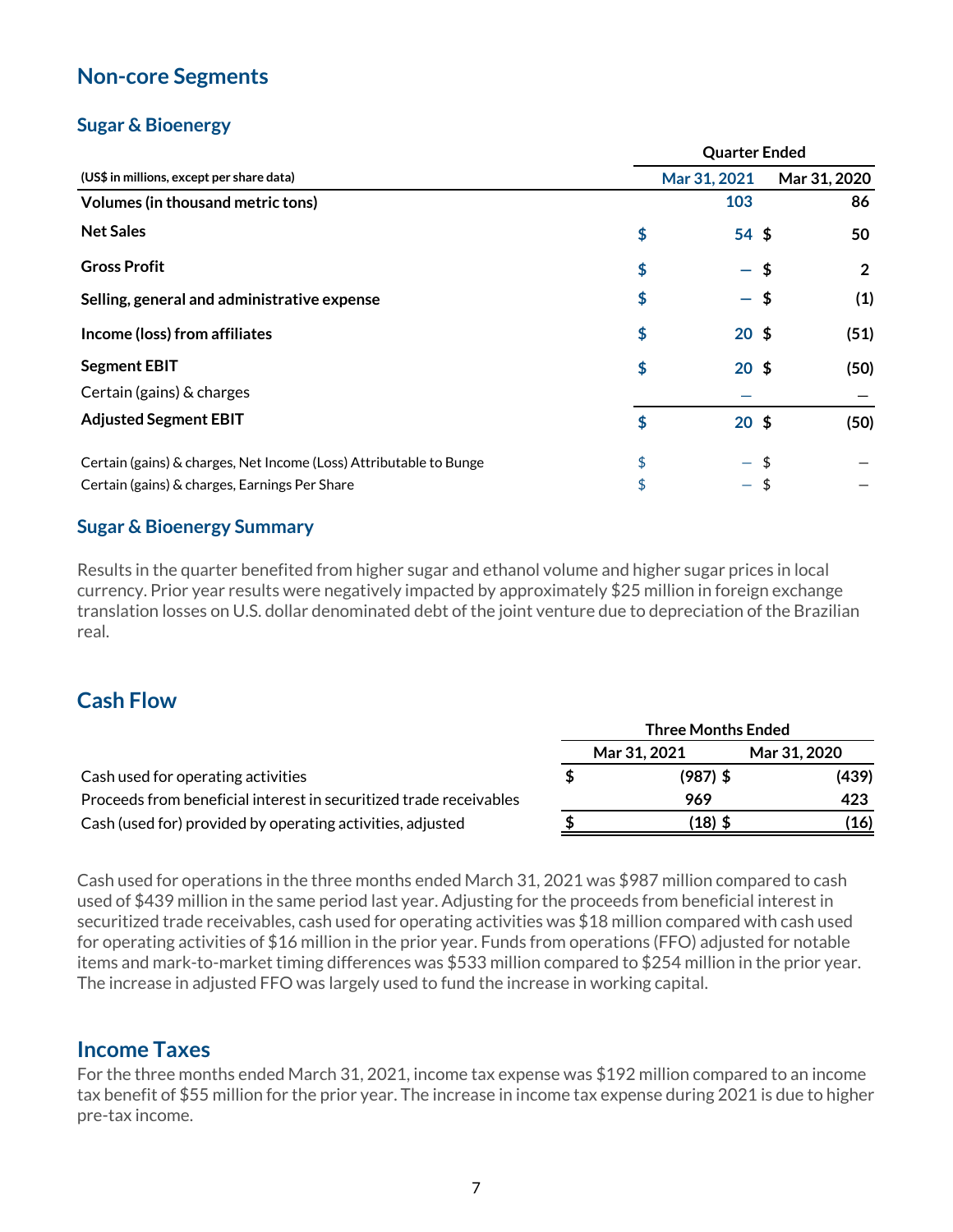# Ø **COVID-19 Update**

Bunge continues to take proactive steps to protect the health and safety of its employees, their families and the communities in which it operates. Through an internal task force, the Company closely monitors developments related to the pandemic and provides guidance to its facilities worldwide. Each of Bunge's facilities around the globe is taking steps to respond to COVID-19 based on the nature of its operations and the actions being taken by local governments. The Company has continued to restrict travel, follow upgraded cleaning practices at its facilities and offices, put in place remote work arrangements for teammates wherever possible, reduce staffing in its production facilities and keep social distancing and other safety related measures in place. Bunge is strongly encouraging its employees to be vaccinated when available in their countries.

Numerous countries around the globe, including places where Bunge operates production facilities or maintains offices, have continued to impose quarantines and significant restrictions, including shelter-inplace or stay-at-home orders. Additionally, a rise in the number of observed COVID-19 cases in certain parts of the world may lead to governments re-imposing travel and work restrictions or imposing additional restrictions. In locations where such restrictions are in place, Bunge has been deemed an essential or lifesustaining operation. To date, the Company has not seen a significant disruption in its supply chain, has been able to mitigate logistics and distribution issues that have arisen, and substantially all of its facilities around the world have continued to operate at or near normal levels. Bunge continues to monitor local, regional and national governmental actions that could limit or restrict the movement of agricultural commodities or products or otherwise disrupt physical product flows or its ability to operate in the future.

## Ø **Outlook**

We are increasing our full-year 2021 EPS outlook to reflect our strong first quarter and positive market trends. We are now forecasting full-year 2021 adjusted EPS of approximately \$7.50 per share.

In Agribusiness, full-year results are expected to be higher than our previous outlook, but still forecasted to be down from last year. While we are not forecasting the same unique environment or magnitude of opportunities that we captured during 2020, we continue to see favorable market and demand trends through the remainder of the year.

In Refined and Specialty Oils, full-year results are expected to be up from our previous outlook and significantly higher compared to last year due to our strong first quarter results and positive demand trends in North America.

Results in Milling are expected to be generally in line with last year.

Corporate and Other is expected to be comparable to last year.

Additionally, the Company expects the following for 2021: an adjusted annual effective tax rate in the range of 20% to 22%; net interest expense in the range of \$230 to \$240 million; capital expenditures in the range of \$425 to \$475 million; and depreciation and amortization of approximately \$415 million.

In Non-Core, full-year results in the sugar and bioenergy joint venture are expected to be a positive contributor, driven by improved sugar and Brazilian ethanol prices.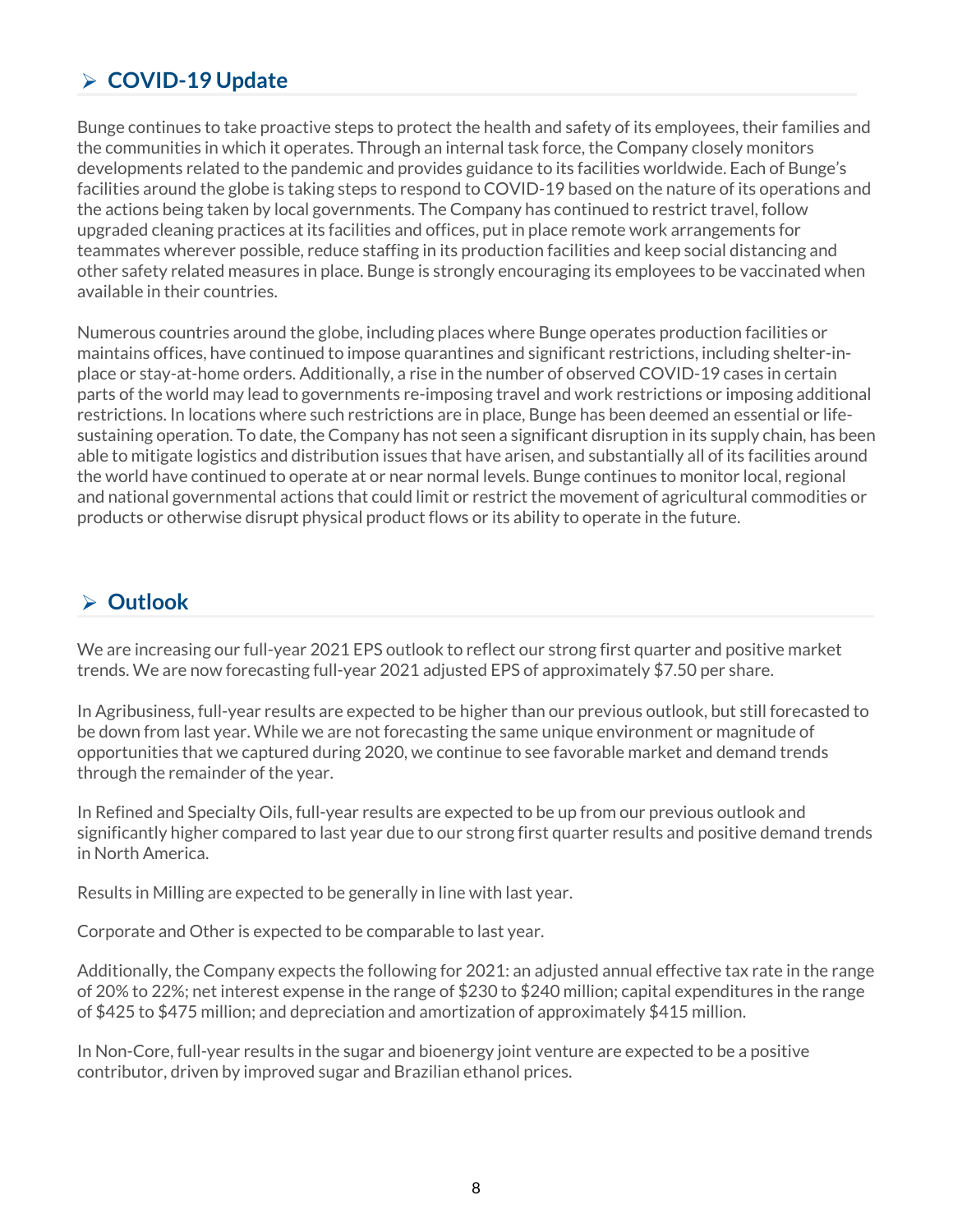# Ø **Conference Call and Webcast Details**

Bunge Limited's management will host a conference call at 8:00 a.m. Eastern (7:00 a.m. Central) on Tuesday, May 4, 2021 to discuss the company's results.

Additionally, a slide presentation to accompany the discussion of results will be posted on www.bunge.com.

To listen to the call, please dial 1 (844) 735-3666. If you are located outside the United States or Canada, dial +1 (412) 317-5706. Please dial in five to 10 minutes before the scheduled start time. The call will also be webcast live at www.bunge.com.

To access the webcast, go to "Events and presentations" in the "Investors" section of the company's website. Select "Q1 2021 Bunge Limited Conference Call" and follow the prompts. Please go to the website at least 15 minutes prior to the call to register and download any necessary audio software.

A replay of the call will be available later in the day on May 4, 2021, continuing through June 4, 2021. To listen to it, please dial 1 (877) 344-7529 in the United States, 1 (855) 669-9658 in Canada, or +1 (412) 317-0088 in other locations. When prompted, enter confirmation code 10153356. A replay will also be available in "Past events" at "Events and presentations" in the "Investors" section of the company's website.

# Ø **About Bunge Limited**

At Bunge (NYSE: BG), our purpose is to connect farmers to consumers to deliver essential food, feed and fuel to the world. With more than two centuries of experience, unmatched global scale and deeply rooted relationships, we work to put quality food on the table, increase sustainability where we operate, strengthen global food security, and help communities prosper. As the world's leader in oilseed processing and a leading producer and supplier of specialty plant-based oils and fats, we value our partnerships with farmers to improve the productivity and environmental efficiency of agriculture across our value chains and to bring quality products from where they're grown to where they're consumed. At the same time, we collaborate with our customers to create and reimagine the future of food, developing tailored and innovative solutions to meet evolving dietary needs and trends in every part of the world. Our Company is headquartered in St. Louis, Missouri, and we have more than 23,000 dedicated employees working across more than 350 facilities located in more than 40 countries.

## Ø **Website Information**

We routinely post important information for investors on our website, [www.bunge.com,](#page-1-0) in the "Investors" section. We may use this website as a means of disclosing material, non-public information and for complying with our disclosure obligations under Regulation FD. Accordingly, investors should monitor the Investors section of our website, in addition to following our press releases, SEC filings, public conference calls, presentations and webcasts. The information contained on, or that may be accessed through, our website is not incorporated by reference into, and is not a part of, this document.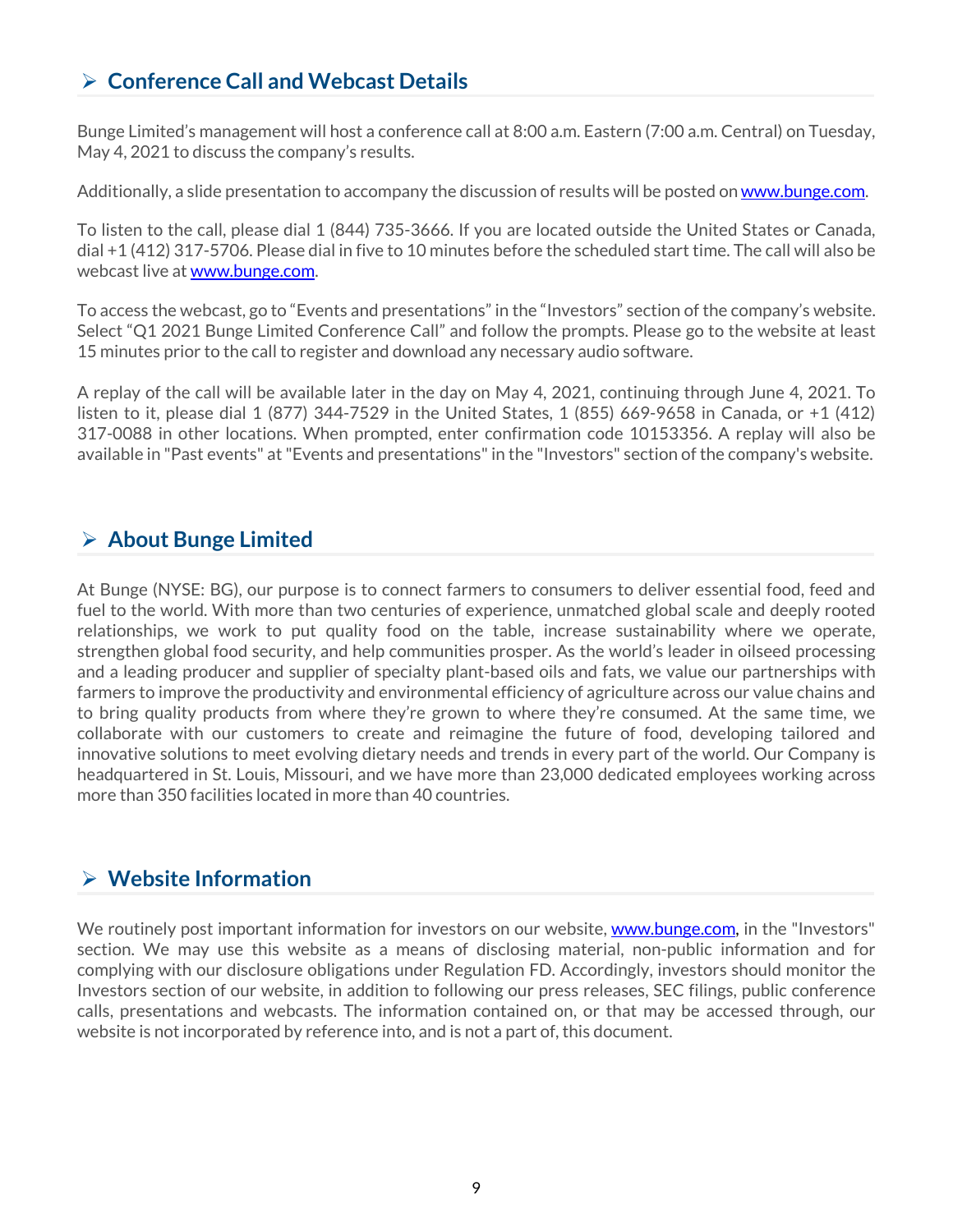# Ø **Cautionary Statement Concerning Forward-Looking Statements**

This press release contains both historical and forward-looking statements. All statements, other than statements of historical fact are, or may be deemed to be, forward looking statements within the meaning of Section 27A of the Securities Act of 1933, as amended, and Section 21E of the Securities Exchange Act of 1934, as amended (Exchange Act). These forward looking statements are not based on historical facts, but rather reflect our current expectations and projections about our future results, performance, prospects and opportunities. We have tried to identify these forward looking statements by using words including "may," "will," "should," "could," "expect," "anticipate," "believe," "plan," "intend," "estimate," "continue" and similar expressions. These forward looking statements are subject to a number of risks, uncertainties and other factors that could cause our actual results, performance, prospects or opportunities to differ materially from those expressed in, or implied by, these forward looking statements. The following important factors, among others, could cause actual results to differ from these forward-looking statements: industry conditions, including fluctuations in supply, demand and prices for agricultural commodities and other raw materials and products used in our business, fluctuations in energy and freight costs; competitive developments in our industries; the effects of weather conditions and the outbreak of crop and animal disease on our business; global and regional economic, agricultural, financial and commodities market, political, social and health conditions; the impacts of pandemic outbreaks, including COVID-19; the outcome of pending regulatory and legal proceedings; our ability to complete, integrate and benefit from acquisitions, dispositions, joint ventures and strategic alliances; our ability to achieve the efficiencies, savings and other benefits anticipated from cost reduction, margin improvement, operational excellence and other business optimization initiatives; changes in government policies, laws and regulations affecting our business, including agricultural and trade policies and environmental, tax and biofuels regulation; our capital allocation plans, funding needs and financing sources; changes in foreign exchange policy or rates; the outcome of our portfolio rationalization initiatives; the effectiveness of our risk management strategies; our ability to attract and retain executive management and key personnel; operational risks, including industrial accidents, natural disasters and cybersecurity incidents; and other factors affecting our business generally. The forward-looking statements included in this release are made only as of the date of this release, and except as otherwise required by federal securities law, we do not have any obligation to publicly update or revise any forward-looking statements to reflect subsequent events or circumstances.

#### **Investor Contact:**

Ruth Ann Wisener Bunge Limited 636-292-3014 ruthann.wisener@bunge.com

#### **Media Contact:** Bunge News Bureau Bunge Limited 636-292-3022

news@bunge.com

10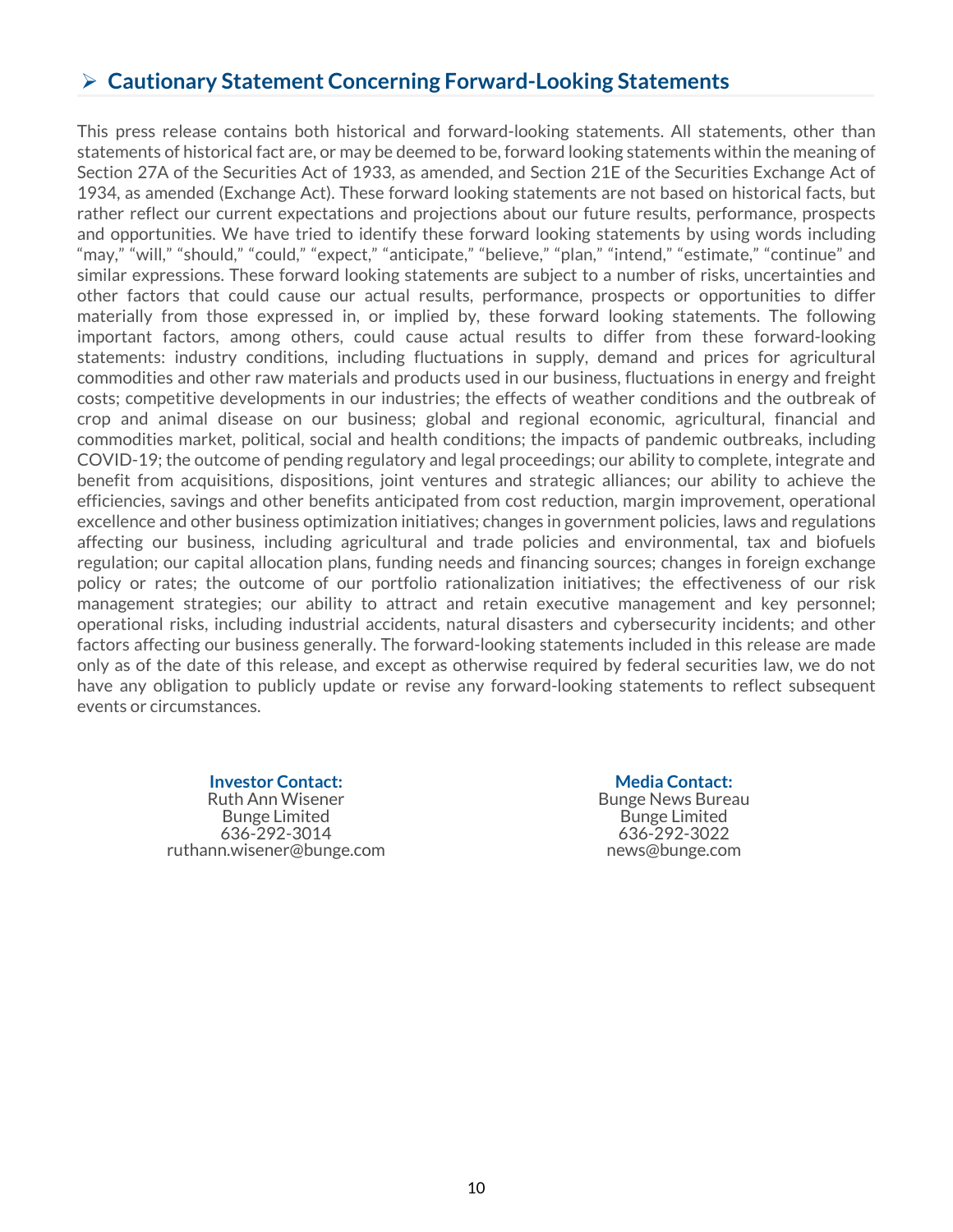#### **Certain gains and (charges), quarter-to-date**

The following tables provide a summary of certain gains and (charges) that may be of interest to investors, including a description of these items and their effect on net income (loss) attributable to Bunge, earnings per share diluted and segment EBIT for the three month periods ended March 31, 2021 and 2020.

| (US\$ in millions, except per share data)    | <b>Net Income (Loss)</b><br>Attributable to<br><b>Bunge</b> |          |      | <b>Earnings</b><br><b>Per Share</b><br><b>Diluted</b> |    |                   |      | Segment<br><b>EBIT</b>   |                         |          |    |      |
|----------------------------------------------|-------------------------------------------------------------|----------|------|-------------------------------------------------------|----|-------------------|------|--------------------------|-------------------------|----------|----|------|
| Quarter Ended March 31,                      |                                                             | 2021     |      | 2020                                                  |    | 2021              |      | 2020                     |                         | 2021     |    | 2020 |
| <b>Core Segments:</b>                        | \$                                                          | $165$ \$ |      | $\overline{\phantom{0}}$                              | \$ | $1.09 \;$ \$      |      | $\qquad \qquad$          | \$                      | $170*$   |    |      |
| <b>Agribusiness</b>                          | \$                                                          |          | - \$ | $\overline{\phantom{0}}$                              | \$ | $\equiv$          | - \$ | $\overline{\phantom{m}}$ | ا \$                    | $\equiv$ | \$ |      |
| <b>Refined and Specialty Oil Products</b>    |                                                             | $165$ \$ |      |                                                       | \$ | $1.09 \;$ \$      |      | $\overline{\phantom{m}}$ | $\overline{\mathbf{3}}$ | 170 \$   |    |      |
| Gain on sales of assets                      |                                                             | 165      |      |                                                       |    | 1.09              |      |                          |                         | 170      |    |      |
| <b>Milling Products</b>                      | \$                                                          |          | \$   |                                                       | \$ |                   | \$   |                          | \$                      |          | \$ |      |
| <b>Corporate and Other:</b>                  | S                                                           |          | - 56 | $(3)$ \$                                              |    |                   | \$   | $(0.02)$ \$              |                         |          | \$ | (5)  |
| Severance, employee benefit, and other costs |                                                             |          |      | (3)                                                   |    |                   |      | (0.02)                   |                         |          |    | (5)  |
| <b>Non-core Segment:</b>                     | \$                                                          |          |      | -                                                     | \$ |                   |      | $\overline{\phantom{m}}$ | 5                       |          | S  |      |
| <b>Sugar &amp; Bioenergy</b>                 | \$                                                          |          | \$   | $\overline{\phantom{0}}$                              | \$ |                   | \$   | $\qquad \qquad$          |                         |          | \$ |      |
| <b>Total</b>                                 | \$                                                          | 165S     |      | $(3)$ \$                                              |    | 1.09 <sup>5</sup> |      | $(0.02)$ \$              |                         | 170 \$   |    | (5)  |

See Definition and Reconciliation of Non-GAAP Measures.

# **Core Segments**

#### **Refined and Specialty Oil Products**

EBIT for the quarter ended March 31, 2021 included \$170 million gain on sales of assets, comprised of \$151 million gain on sale of our Rotterdam Oils Refinery, at Bunge's 70% share, and a \$19 million gain on sale of a oils packaging facility in Mexico, both recorded in Other income (expense) - net.

### **Corporate and Other**

EBIT for the quarter ended March 31, 2020 included \$5 million of charges related to the relocation of Bunge's global headquarters from White Plains, New York to St. Louis, Missouri, included in SG&A.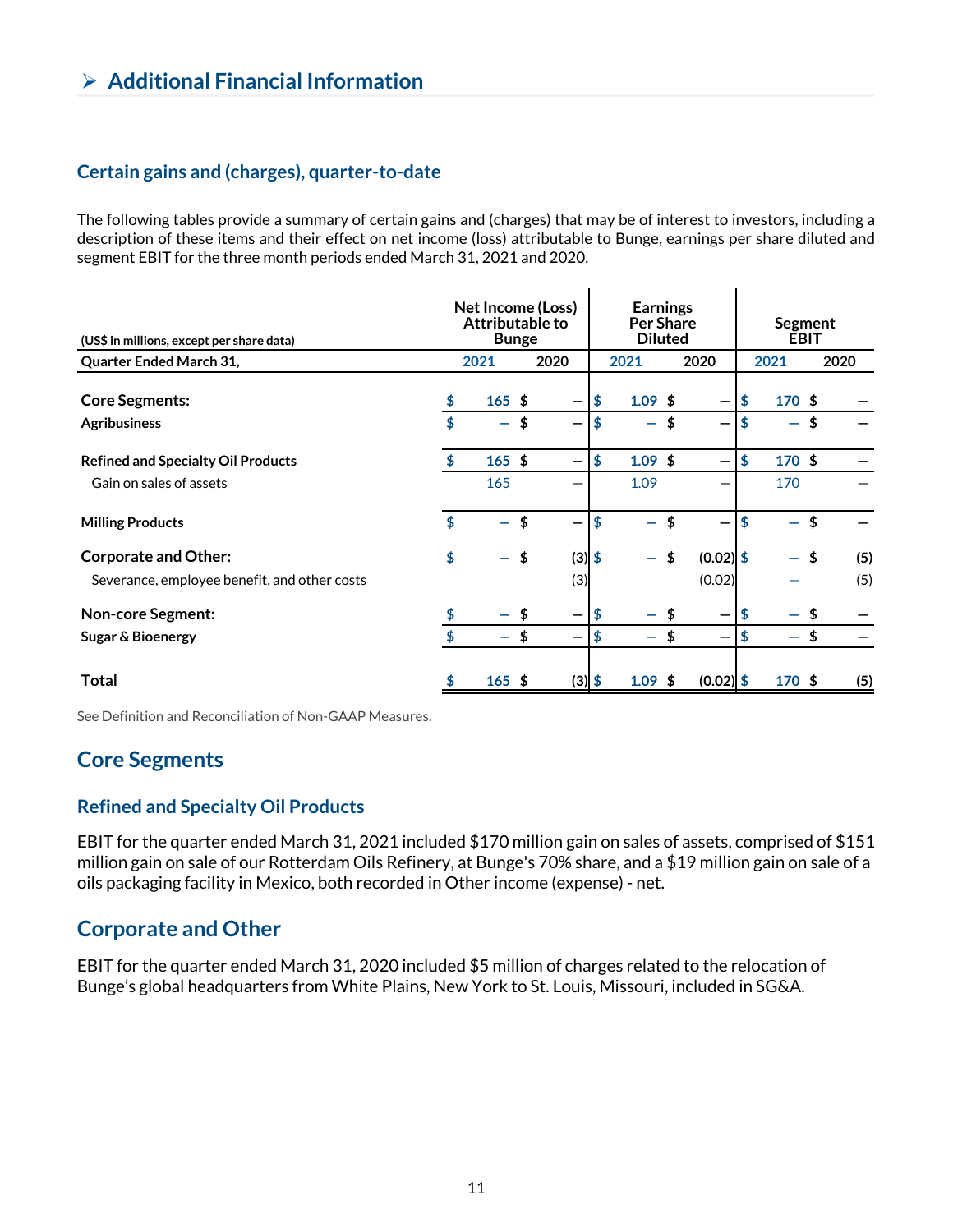# Ø **Consolidated Earnings Data (Unaudited)**

|                                                                                   |              | <b>Quarter Ended</b><br>March 31, |         |
|-----------------------------------------------------------------------------------|--------------|-----------------------------------|---------|
| (US\$ in millions, except per share data)                                         |              | 2021                              | 2020    |
| Net sales                                                                         |              | \$<br>$12,961$ \$                 | 9,173   |
| Cost of goods sold                                                                |              | (11, 814)                         | (8,999) |
| <b>Gross profit</b>                                                               |              | 1,147                             | 174     |
| Selling, general and administrative expenses                                      |              | (271)                             | (295)   |
| Foreign exchange gains (losses)                                                   |              | (10)                              | (6)     |
| Other income (expense) - net                                                      |              | 263                               | (9)     |
| Income (loss) from affiliates                                                     |              | 44                                | (42)    |
| EBIT attributable to noncontrolling interest $(a)$ (1)                            |              | (87)                              | 8       |
| <b>Total Segment EBIT</b>                                                         |              | 1,086                             | (170)   |
| Interest income                                                                   |              | 9                                 | 7       |
| Interest expense                                                                  |              | (73)                              | (77)    |
| Income tax (expense) benefit                                                      |              | (192)                             | 55      |
| Noncontrolling interest share of interest and tax <sup>(a)(1)</sup>               |              | 1                                 | 1       |
| Income (loss) from continuing operations, net of tax                              |              | 831                               | (184)   |
| Income (loss) from discontinued operations, net of tax                            |              |                                   |         |
| Net income (loss) attributable to Bunge <sup>(1)</sup>                            |              | 831                               | (184)   |
| Convertible preference share dividends                                            |              | (8)                               | (8)     |
| Adjustment of redeemable noncontrolling interest                                  |              |                                   | (15)    |
| Net income (loss) available to Bunge common shareholders - basic and diluted      |              | \$<br>823 \$                      | (207)   |
| Add back convertible preference share dividends (b)                               |              | 8                                 |         |
| Net income (loss) available to Bunge common shareholders - diluted                |              |                                   |         |
|                                                                                   |              | 831 \$                            | (207)   |
| Net income (loss) per common share diluted attributable to<br>common shareholders | <b>Bunge</b> | 5.52~\$                           | (1.46)  |
| Weighted-average common shares outstanding - diluted (b)                          |              | 151                               | 142     |
|                                                                                   |              |                                   |         |

*(a) The line items "EBIT attributable to noncontrolling interest" and "Noncontrolling interest share of interest and tax" when combined, represent consolidated Net (income) loss attributable to noncontrolling interests on a U.S. GAAP basis of presentation.*

*(b) Approximately 8 million common shares that are issuable upon conversion of the convertible preference shares were not dilutive and not included in the weighted-average number of shares outstanding for the three months ended March 31, 2020. Accordingly, the related convertible preference share dividends were deducted Net Income (loss) attributable to Bunge when deriving Net income (loss) available to Bunge common shareholders - diluted for the three months ended March 31, 2020.*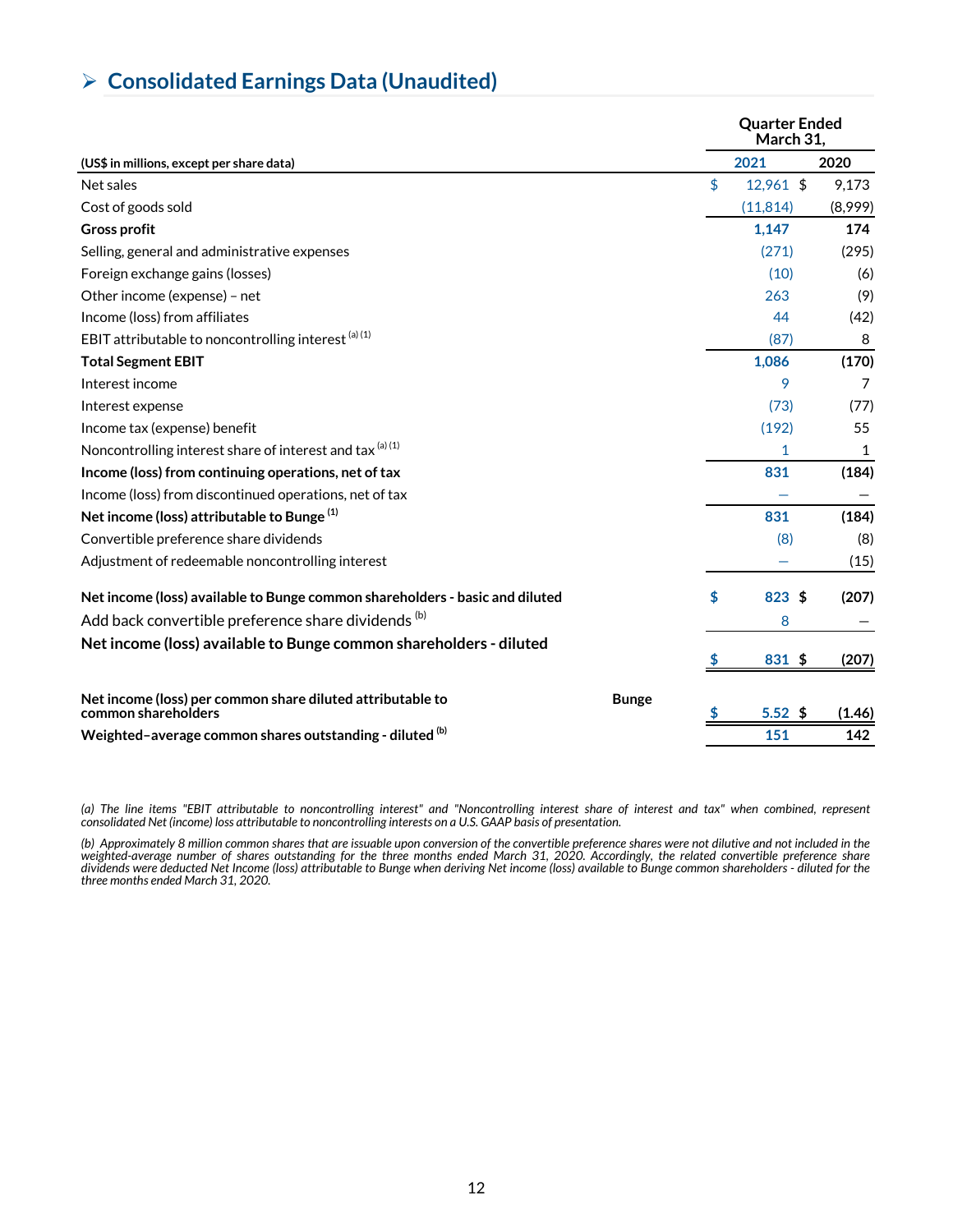# Ø **Condensed Consolidated Balance Sheets (Unaudited)**

|                                                                        | March 31, | December 31, |  |
|------------------------------------------------------------------------|-----------|--------------|--|
| (US\$ in millions)                                                     | 2021      | 2020         |  |
| <b>Assets</b>                                                          |           |              |  |
| \$<br>Cash and cash equivalents                                        | $226$ \$  | 352          |  |
| Trade accounts receivable, net                                         | 2,253     | 1,717        |  |
| Inventories <sup>(a)</sup>                                             | 8,616     | 7,172        |  |
| Assets held for sale                                                   | 425       | 672          |  |
| Other current assets                                                   | 5,765     | 6,268        |  |
| <b>Total current assets</b>                                            | 17,285    | 16,181       |  |
| Property, plant and equipment, net                                     | 3,645     | 3,775        |  |
| Operating lease assets                                                 | 852       | 868          |  |
| Goodwill and other intangible assets, net                              | 1,052     | 1,115        |  |
| Investments in affiliates                                              | 645       | 631          |  |
| Other non-current assets                                               | 1,054     | 1,085        |  |
| <b>Total assets</b><br>\$                                              | 24,533 \$ | 23,655       |  |
|                                                                        |           |              |  |
| <b>Liabilities and Equity</b>                                          |           |              |  |
| \$<br>Short-term debt                                                  | 2,706 \$  | 2,828        |  |
| Current portion of long-term debt                                      | 9         | 8            |  |
| Trade accounts payable                                                 | 3,842     | 2,636        |  |
| Current operating lease obligations                                    | 241       | 235          |  |
| Liabilities held for sale                                              | 84        | 438          |  |
| Other current liabilities                                              | 4,458     | 4,840        |  |
| <b>Total current liabilities</b>                                       | 11,340    | 10,985       |  |
| Long-term debt                                                         | 4,341     | 4,452        |  |
| Non-current operating lease obligations                                | 556       | 581          |  |
| Other non-current liabilities                                          | 1,042     | 1,017        |  |
| <b>Total liabilities</b>                                               | 17,279    | 17,035       |  |
| Redeemable noncontrolling interest                                     | 473       | 415          |  |
| <b>Total equity</b>                                                    | 6,781     | 6,205        |  |
| Total liabilities, redeemable noncontrolling interest and equity<br>\$ | 24,533 \$ | 23,655       |  |

*(a) Includes readily marketable inventories of \$7,195 million and \$5,961 million at March 31, 2021 and December 31, 2020, respectively. Of these amounts, \$5,504 million and \$4,369 million, respectively, can be attributable to merchandising activities.*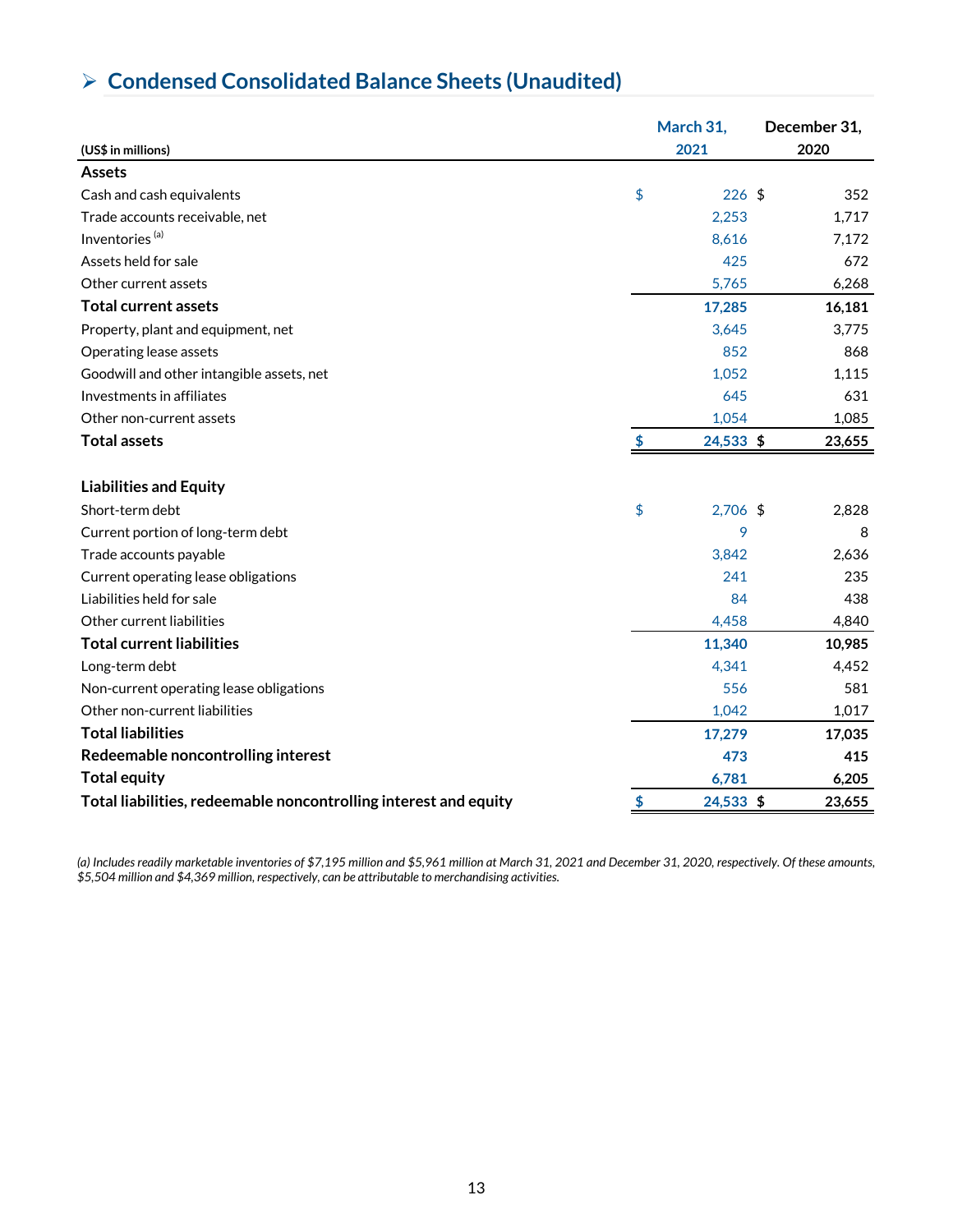# Ø **Condensed Consolidated Statements of Cash Flows (Unaudited)**

|                                                                                                 |    | Three Months Ended March 31, |                |  |  |  |
|-------------------------------------------------------------------------------------------------|----|------------------------------|----------------|--|--|--|
| (US\$ in millions)                                                                              |    | 2021                         | 2020           |  |  |  |
| <b>Operating Activities</b>                                                                     |    |                              |                |  |  |  |
| Net income (loss) <sup>(1)</sup>                                                                | \$ | $917$ \$                     | (193)          |  |  |  |
| Adjustments to reconcile net income (loss) to cash provided by (used for) operating activities: |    |                              |                |  |  |  |
| Foreign exchange (gain) loss on net debt                                                        |    | (25)                         | (86)           |  |  |  |
| Depreciation, depletion and amortization                                                        |    | 106                          | 113            |  |  |  |
| Deferred income tax expense (benefit)                                                           |    | 36                           | (68)           |  |  |  |
| (Gain) loss on sale of investments and property, plant and equipment                            |    | (239)                        | (4)            |  |  |  |
| Impairment charges                                                                              |    |                              | 1              |  |  |  |
| Other, net                                                                                      |    | (6)                          | 76             |  |  |  |
| Changes in operating assets and liabilities, excluding the effects of acquisitions:             |    |                              |                |  |  |  |
| Trade accounts receivable                                                                       |    | (617)                        | (94)           |  |  |  |
| Inventories                                                                                     |    | (1,448)                      | (751)          |  |  |  |
| Secured advances to suppliers                                                                   |    | 5                            | (105)          |  |  |  |
| Trade accounts payable and accrued liabilities                                                  |    | 1,134                        | 722            |  |  |  |
| Advances on sales                                                                               |    | (69)                         | (81)           |  |  |  |
| Net unrealized (gain) loss on derivative contracts                                              |    | 100                          | 589            |  |  |  |
| Margin deposits                                                                                 |    | 282                          | (204)          |  |  |  |
| Marketable securities                                                                           |    | 64                           | 121            |  |  |  |
| Beneficial interest in securitized trade receivables                                            |    | (1,027)                      | (430)          |  |  |  |
| Other, net                                                                                      |    | (200)                        | (45)           |  |  |  |
| Cash provided by (used for) operating activities                                                |    | (987)                        | (439)          |  |  |  |
| <b>Investing Activities</b>                                                                     |    |                              |                |  |  |  |
| Payments made for capital expenditures                                                          |    | (53)                         | (55)           |  |  |  |
| Proceeds from investments                                                                       |    |                              | 80             |  |  |  |
| Payments for investments                                                                        |    | (88)                         | (104)          |  |  |  |
| Settlement of net investment hedges                                                             |    | (9)                          |                |  |  |  |
| Proceeds from beneficial interest in securitized trade receivables                              |    | 969                          | 423            |  |  |  |
| Proceeds from the sale of investments and property, plant and equipment                         |    | 331                          | 5              |  |  |  |
| Payments for investments in affiliates                                                          |    | (35)                         | (1)            |  |  |  |
| Other, net                                                                                      |    |                              | 46             |  |  |  |
| Cash provided by (used for) investing activities                                                |    | 1,115                        | 394            |  |  |  |
| <b>Financing Activities</b>                                                                     |    |                              |                |  |  |  |
| Net borrowings (repayments) of short-term debt                                                  |    | (89)                         | 5              |  |  |  |
| Net proceeds (repayments) of long-term debt                                                     |    |                              | (3)            |  |  |  |
| Proceeds from the exercise of options for common shares                                         |    | 44                           | $\overline{c}$ |  |  |  |
| Dividends paid to common and preference shareholders                                            |    | (79)                         | (79)           |  |  |  |
| Acquisition of noncontrolling interest                                                          |    | (147)                        |                |  |  |  |
| Other, net                                                                                      |    | (19)                         | (9)            |  |  |  |
| Cash provided by (used for) financing activities                                                |    | (290)                        | (84)           |  |  |  |
| Effect of exchange rate changes on cash and cash equivalents and restricted cash                |    | 33                           | $\overline{2}$ |  |  |  |
| Net increase (decrease) in cash and cash equivalents and restricted cash                        |    | (129)                        | (127)          |  |  |  |
| Cash and cash equivalents and restricted cash - beginning of period                             |    | 381                          | 322            |  |  |  |
| Cash and cash equivalents and restricted cash - end of period                                   | \$ | $252$ \$                     | 195            |  |  |  |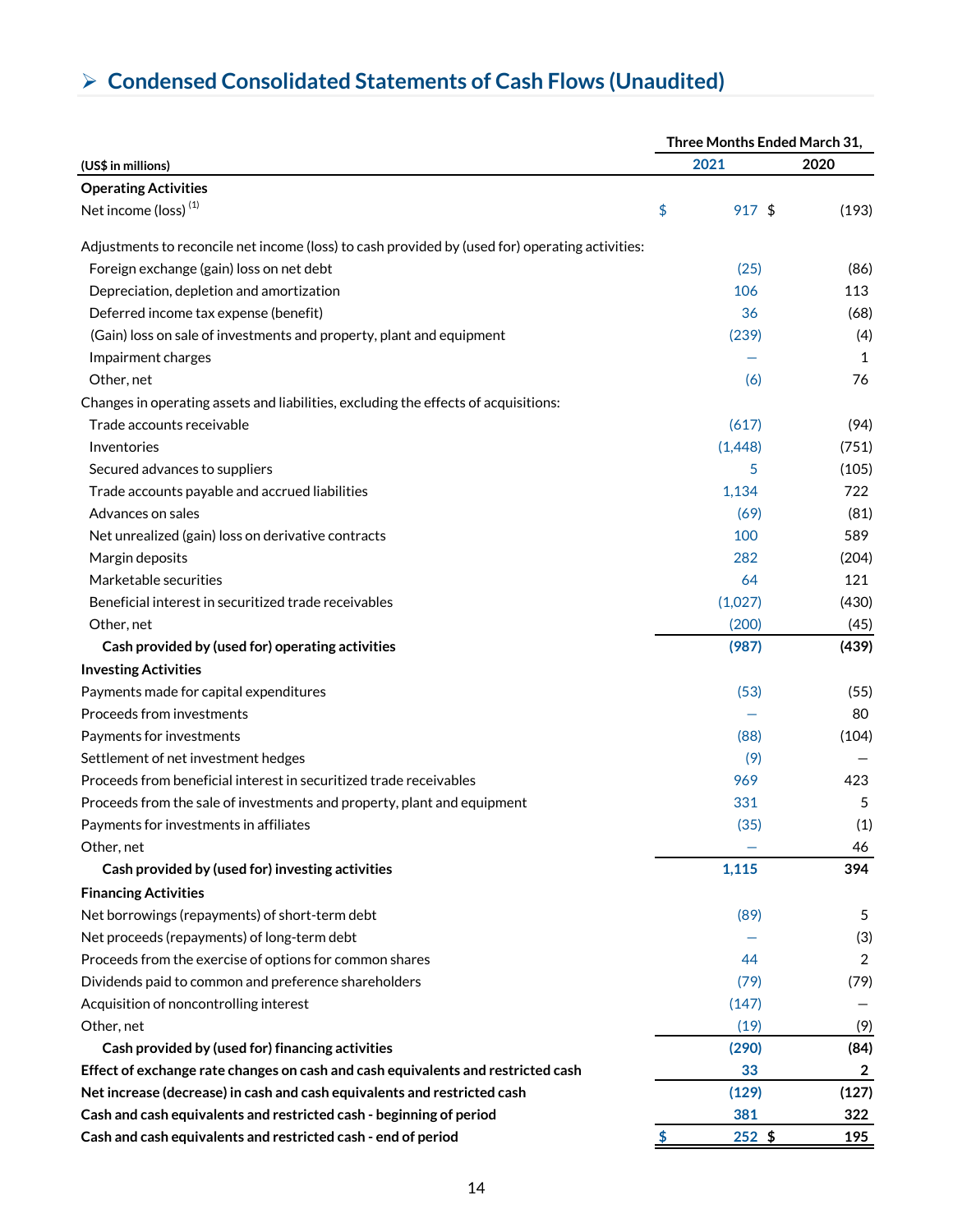## Ø **Definition and Reconciliation of Non-GAAP Measures**

This earnings release contains certain "non-GAAP financial measures" as defined in Regulation G of the Securities Exchange Act of 1934. Bunge has reconciled these non-GAAP financial measures to the most directly comparable U.S. GAAP measures below. These measures may not be comparable to similarly titled measures used by other companies.

#### **Total Segment EBIT and Adjusted Total Segment EBIT**

Bunge uses segment earnings before interest and tax ("Segment EBIT") to evaluate the operating performance of its individual segments. Segment EBIT excludes EBIT attributable to noncontrolling interests. Bunge also uses Core Segment EBIT, Non-Core Segment EBIT and Total Segment EBIT to evaluate the operating performance of Bunge's Core reportable segments, Non-Core reportable segments, and Total reportable segments together with its corporate and other activities, respectively. Core Segment EBIT is the aggregate of the earnings before interest and taxes of each of Bunge's Agribusiness, Refined and Specialty Oils, and Milling segments. Non-Core Segment EBIT is the earnings before interest and taxes of Bunge's Sugar & Bioenergy segment. Total Segment EBIT is the aggregate of the earnings before interest and taxes of Bunge's Core and Non-Core reportable segments, together with its corporate and other activities.

Adjusted Core Segment EBIT, Adjusted Non-Core Segment EBIT, and Adjusted Total Segment EBIT, are calculated by excluding temporary mark-to-market timing differences, as defined in note 3 below, and certain gains and (charges), as described in "Additional Financial Information" above, from Core Segment EBIT, Non-Core Segment EBIT, and Total Segment EBIT, respectively.

Core Segment EBIT, Non-Core Segment EBIT, Total Segment EBIT, Adjusted Core Segment EBIT, Adjusted Non-Core Segment EBIT, and Adjusted Total Segment EBIT are non-GAAP financial measures and are not intended to replace Net income (loss) attributable to Bunge, the most directly comparable U.S. GAAP financial measure. Bunge's management believes these non-GAAP measures are a useful measure of its reportable segments' operating profitability, since the measures allow for an evaluation of segment performance without regard to their financing methods or capital structure. For this reason, operating performance measures such as these non-GAAP measures are widely used by analysts and investors in Bunge's industries. These non-GAAP measures are not a measure of consolidated operating results under U.S. GAAP and should not be considered as an alternative to net income (loss) or any other measure of consolidated operating results under U.S. GAAP.

#### **Net Income (loss) attributable to Bunge to Adjusted Net Income (loss) available for common shareholders**

Adjusted Net Income (loss) excludes temporary mark-to-market timing differences, as defined in note 3 below, and certain gains and (charges), as described in "Additional Financial Information" above, and is a non-GAAP financial measure. This measure is not a measure of net income (loss) attributable to Bunge, the most directly comparable U.S. GAAP financial measure. It should not be considered as an alternative Net Income (loss) attributable to Bunge, Net Income (loss), or any other measure of consolidated operating results under U.S. GAAP. Adjusted Net income (loss) is a useful measure of the Company's profitability.

We also have presented projected adjusted net income per common share for 2021. This information is provided only on a non-GAAP basis without reconciliation to projected net income per common share for 2021, the mostly directly comparable GAAP measure, due to the inability at this time to quantify certain amounts necessary for such reconciliation, including but not limited to future market price movements over the remainder of the year.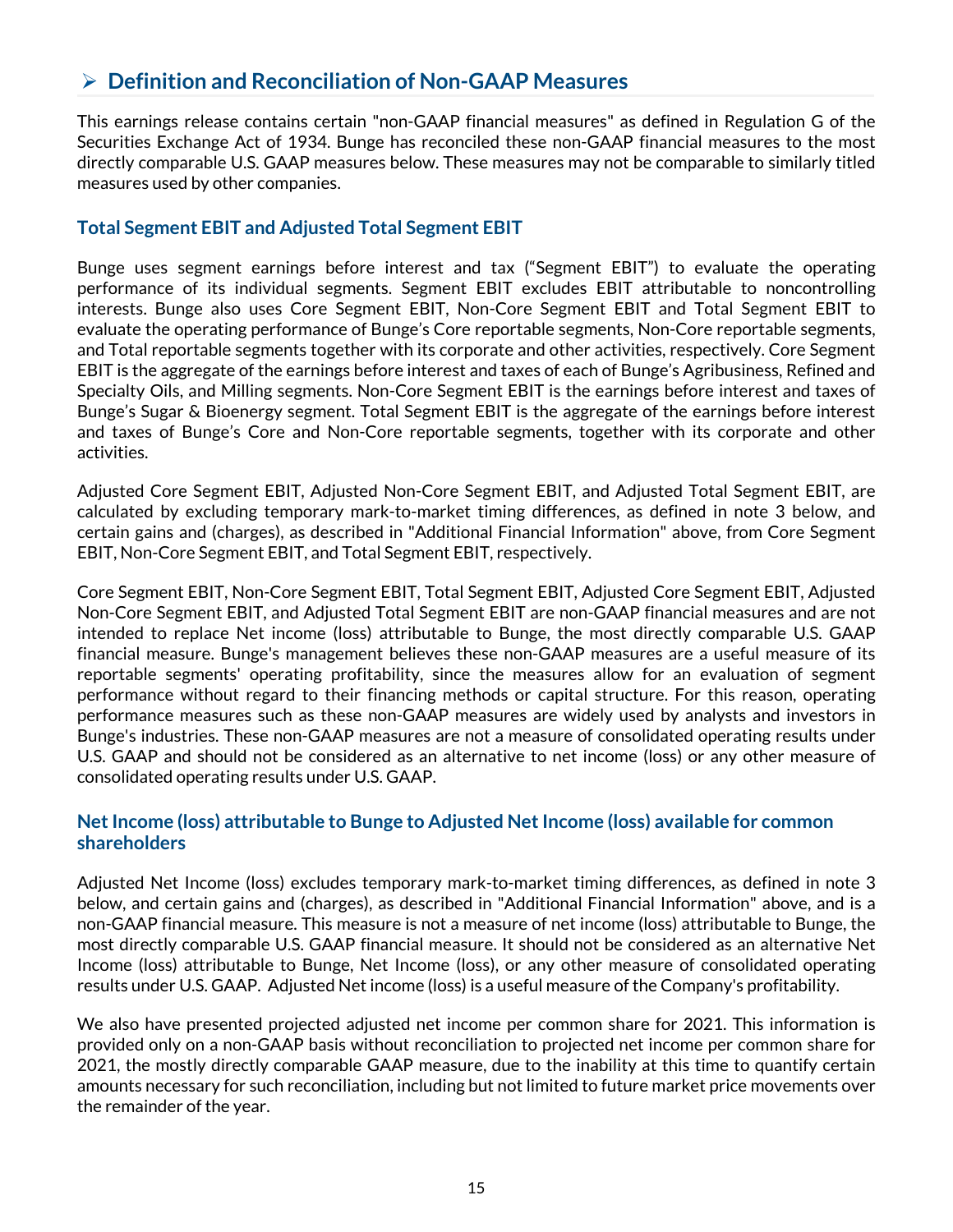Below is a reconciliation of Net income attributable to Bunge, to Total Segment EBIT, and Adjusted Total Segment EBIT: j

|                                                   | <b>Quarter Ended</b><br>March 31, |       |  |  |
|---------------------------------------------------|-----------------------------------|-------|--|--|
| (US\$ in millions)                                | 2021                              | 2020  |  |  |
| Net income (loss) attributable to Bunge           | \$<br>831 \$                      | (184) |  |  |
| Interest income                                   | (9)                               | (7)   |  |  |
| Interest expense                                  | 73                                | 77    |  |  |
| Income tax expense (benefit)                      | 192                               | (55)  |  |  |
| Noncontrolling interest share of interest and tax | (1)                               | (1)   |  |  |
| <b>Total Segment EBIT</b>                         | \$<br>1,086 \$                    | (170) |  |  |
| <b>Agribusiness EBIT</b>                          | \$<br>836 \$                      | (121) |  |  |
| Refined and Specialty Oils EBIT                   | 308                               | 47    |  |  |
| Milling EBIT                                      | 8                                 | 18    |  |  |
| <b>Core Segment EBIT</b>                          | \$<br>$1,152$ \$                  | (56)  |  |  |
| <b>Corporate and Other EBIT</b>                   | \$<br>$(86)$ \$                   | (64)  |  |  |
| Sugar & Bioenergy EBIT                            | 20                                | (50)  |  |  |
| <b>Non-Core Segment EBIT</b>                      | \$<br>$20 \;$ \$                  | (50)  |  |  |
| <b>Total Segment EBIT</b>                         | \$<br>$1,086$ \$                  | (170) |  |  |
| Mark-to-market timing difference                  | (245)                             | 410   |  |  |
| Certain (gains) & charges                         | (170)                             | 5     |  |  |
| <b>Adjusted Total Segment EBIT</b>                | $671$ \$                          | 245   |  |  |

Below is a reconciliation of Net income attributable to Bunge, to Adjusted Net income (loss):

|                                                                    | <b>Quarter Ended</b><br>March 31. |       |      |       |  |
|--------------------------------------------------------------------|-----------------------------------|-------|------|-------|--|
| (US\$ in millions, except per share data)                          | 2021                              |       | 2020 |       |  |
| Net income (loss) attributable to Bunge                            | \$                                | 831   | \$   | (184) |  |
| Mark-to-market timing difference                                   |                                   | (195) |      | 320   |  |
| Certain (gains) and charges:                                       |                                   |       |      |       |  |
| Severance, employee benefit, and other                             |                                   |       |      | 3     |  |
| Gain on sales of assets                                            |                                   | (165) |      |       |  |
| Adjusted Net income (loss) attributable to Bunge                   | \$                                | 471   | \$   | 139   |  |
| Convertible preference shares dividends <sup>(a)</sup>             |                                   |       |      | (8)   |  |
| Adjusted Net income (loss) available for common shareholders       |                                   | 471   | \$   | 131   |  |
| Weighted-average common shares outstanding - diluted, adjusted (a) |                                   | 151   |      | 142   |  |
| Adjusted Net income (loss) per common share - diluted              |                                   | 3.13  |      | 0.91  |  |
| Weighted-average common shares outstanding - diluted               |                                   | 151   |      | 142   |  |
| Weighted-average common shares outstanding - diluted, adjusted     |                                   | 151   |      | 142   |  |

*(a) Approximately 2 million and 6 million outstanding stock options and contingently issuable restricted stock units were not dilutive and not included in the weighted-average number of common shares outstanding for the quarters ended March 31, 2021 and 2020, respectively.*